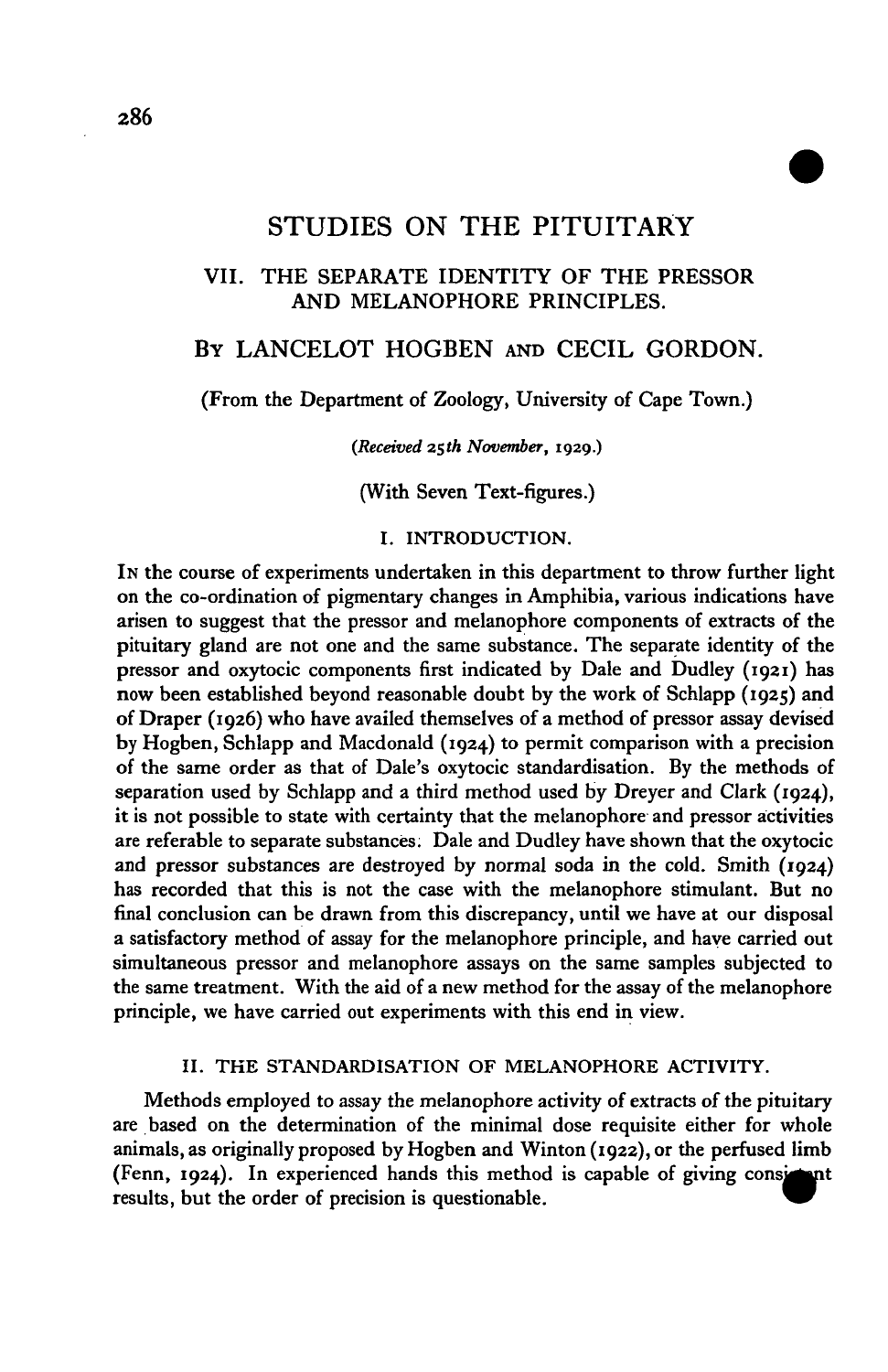## *Studies on the Pituitary* 287

a further analysis of the control of Amphibian colour change, Slome and Hogben have shown that colour change can be described quantitatively by assigning arbitrary numerical symbols to different configurations of the pigmentary effector organs with very consistent, and illuminating, results, as compared with crude observation of macroscopic changes; and the use of this method has made it possible to analyse the time relations of pigmentary response in *Xenopus laevis,* the South African clawed toad. By adopting this procedure it has been shown that colour change in *Xenopus* (and probably all Amphibia) is regulated by two distinct endocrine systems, one being the secretion of what has hitherto been called the melanophore stimulant of the pituitary, and the other being connected with the anterior lobe of the same gland. This investigation has involved comparison of the behaviour of operated and normal animals treated with different quantities of pituitary extracts; and the present method of assay was first devised for that purpose, but has not been described hitherto.





The melanophores of *Xenopus* lend themselves more readily to symbolical description than those of *Rana,* and its chromatic reactions are more easy to control. The use of this method in class work has shown that observations of different and inexperienced observers lead to surprisingly consistent results. The scale employed is indicated in Fig. 1. In carrying out an assay it is first necessary to find roughly the threshold dose for a submaximal effect, and then to proceed with matching the samples to be compared in quantities round about 20 per cent, less than it. Curves showing the intensity against the duration of the response are then plotted as follows.

For constructing a curve six animals which have been placed in optimum conditions for pallor till equilibrium is attained are injected with the same quantity of test fluid. The ordinates represent the mean values of six individuals whose melanophores have been placed on the scale indicated in Fig. 1. Needless to say the web of the hind foot is used for this purpose. Observations are repeated hourly for the first 6 hours, and additional records may be taken at 12 and 24 hours after injection. Comparison of the duration intensity curves of two samples provides two criteria for relative potency; and thus gives a much higher order of discrimination than be obtained by methods based upon the minimal dose. In Fig. 2 three curves each based on six medium-sized males weighing 35.2 gm. are shown. One series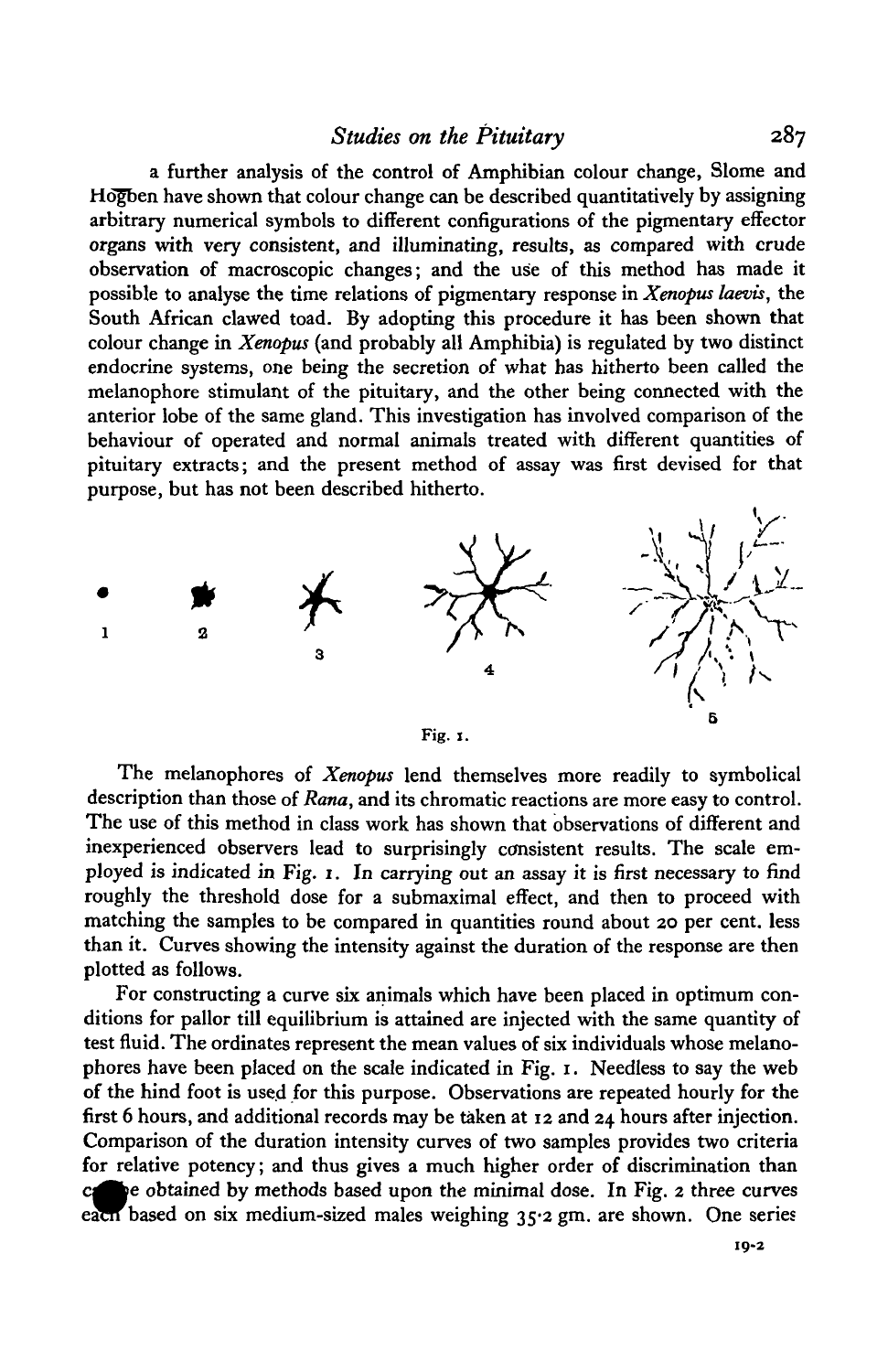## 288 LANCELOT HOGBEN *and* CECIL GORDON

was injected with a dilution of  $\mathbf{I}$  : 10 of a pituitary extract subject to the treaty described below for destroying pressor activity, the other two curves are based бn batches injected respectively with a dilution of  $1 : 15$  and  $1 : 20$  of identically the same solution. A fourth batch injected with  $r : 30$  gave hardly any response at all. The figure shows consistent discrimination between the various doses, and a much finer sensitivity would have been obtained, if working within the range 1 : 30 to i : 20. In the hands of a novice the method gives convincing results to an order of 20 per cent., but it is capable of achieving a much higher refinement with experience.



## III. COMPARISON OF MELANOPHORE AND PRESSOR ACTIVITY.

A comparative assay of pituitary extracts before and after treatment with cold sodium hydroxide was carried out with two types of extracts.

(1) An aqueous extract made from fresh posterior lobes of the ox, sterilised by boiling was prepared in the laboratory. The original solution contained 7 gm. of fresh substance in 20 c.c. To this 20 c.c. of  $2.7$  molar sodium hydroxide was added, and the mixture divided into two equal portions *A* and *B. A* was neutralised immediately with the necessary quantity of molar hydrochloric acid, and *B* was allowed to stand for 3 hours before neutralisation. A first rough assay  $\circ$ melanophore activity of the two samples was made on batches of three toads, three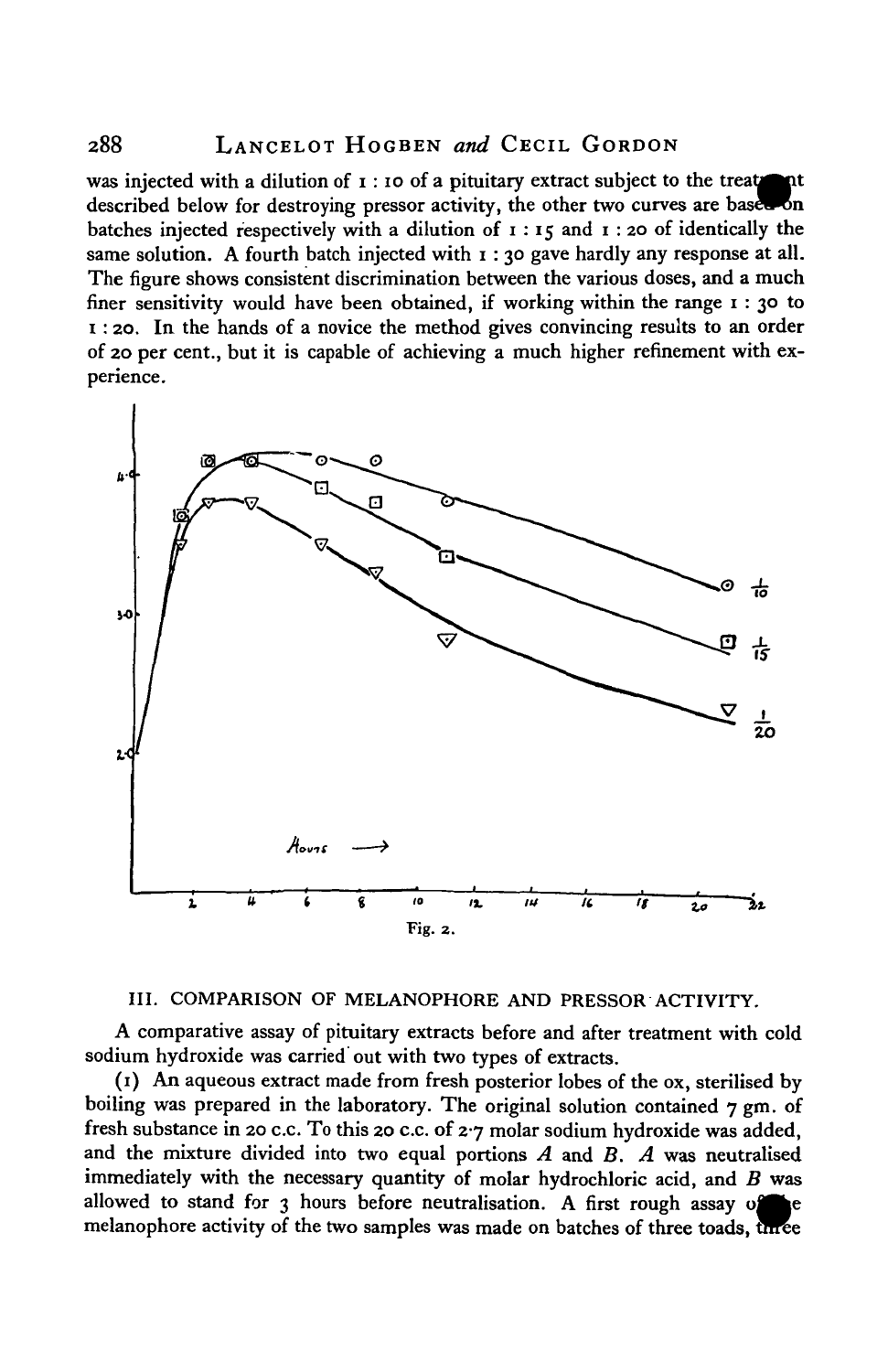

**Fig. 3. Same sample as Figs. 4 and 5.**



At 1, *t* c.c.  $B +$  1 c.c. saline. At 2, 2 c.c. saline. At 3, 1 c.c.  $A +$  1 c.c. saline.

**Fig. 4. Same sample as Fig. 3. Spinal cat carotid, b.p.**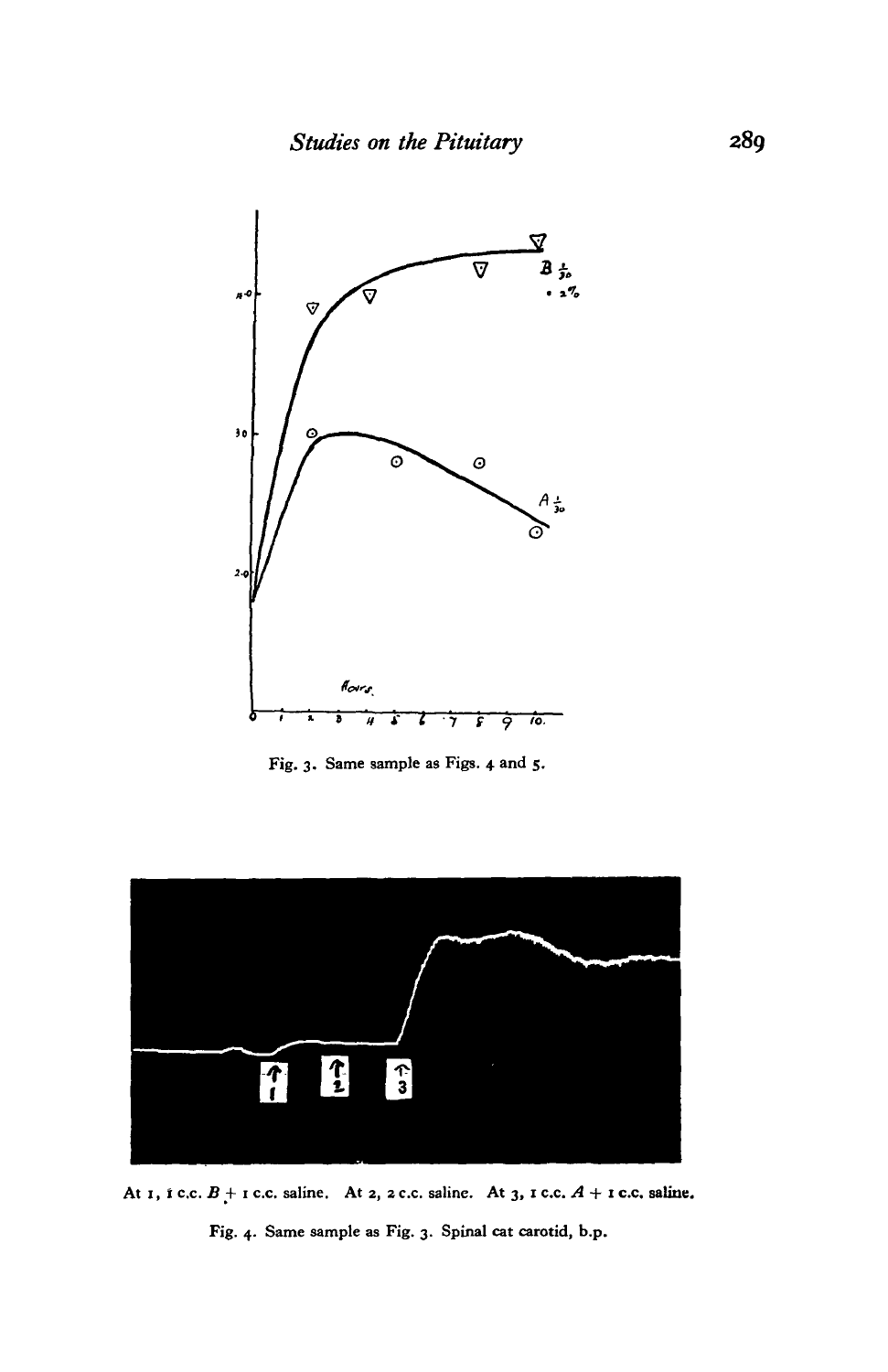dilutions of each solution being employed. The results referred to the some in Fig. 1 are given in Table I, time being measured in hours.



Fig. 5. Same sample as in Figs. 3 and 4. Cat (spinal) carotid, b.p.



Fig. 6. Parke Davis "pitressin."

In using small batches of animals as in the foregoing experiment experienced workers will have no difficulty in obtaining results consistent .with larger sam if intermediate stages of  $2.5$ ,  $3.5$ , etc., on the scale of Fig. 1 are employed.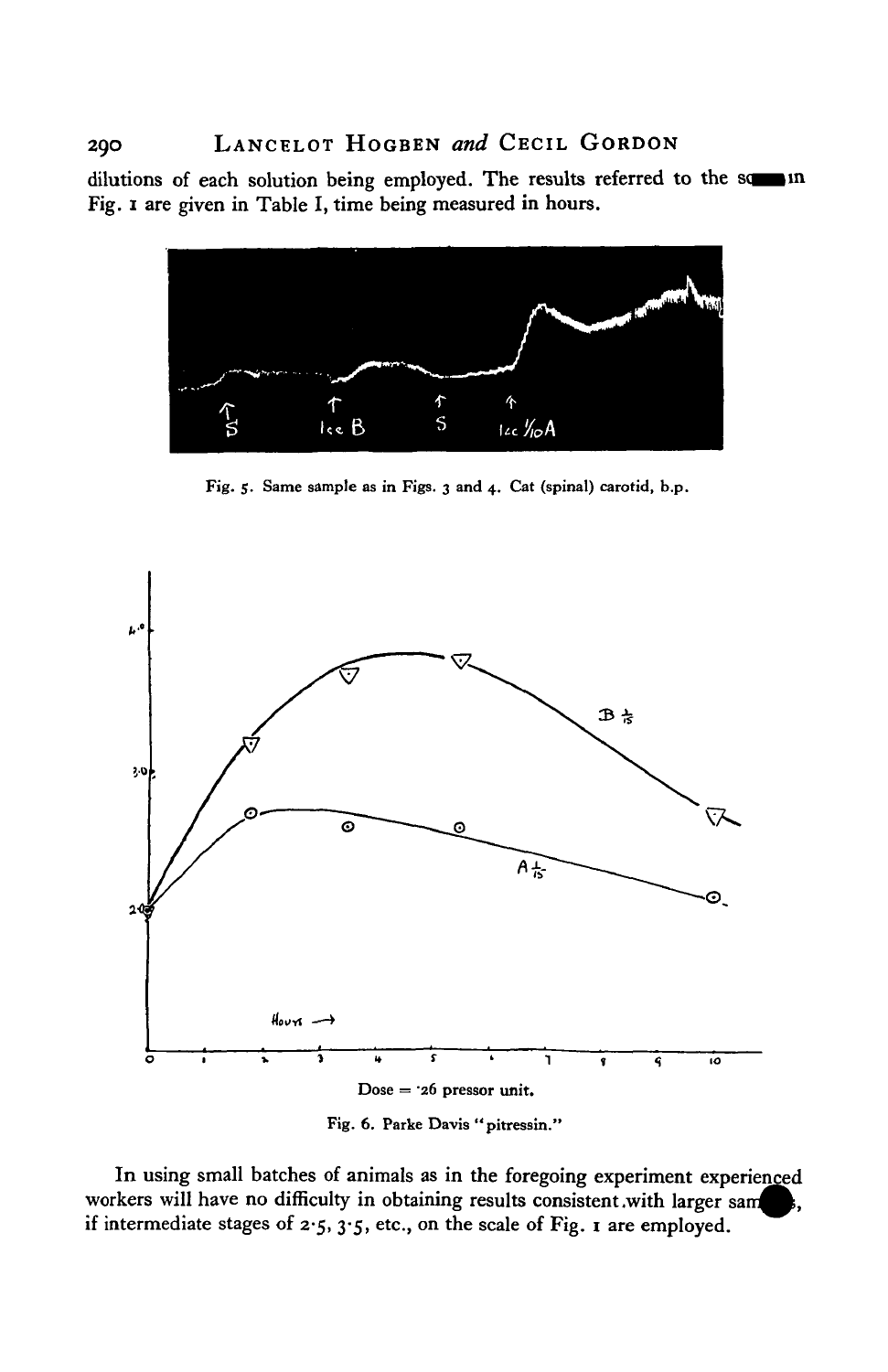Table I.

| Time<br>(hours)           | <b>Dilution</b>              |                                  |                   |                                  |                   |                          |
|---------------------------|------------------------------|----------------------------------|-------------------|----------------------------------|-------------------|--------------------------|
|                           | 0.7%                         |                                  | 0.07%             |                                  | $0.007\%$         |                          |
|                           | A                            | B                                | Α                 | B                                | Α                 | B                        |
| $\bullet$<br>$\mathbf{z}$ | 2.0                          | 2٠٥                              | 2.0<br>3.5        | 2.0<br>$4^\circ$                 | 2.0<br>2.5        | 2.0                      |
| IO                        | $4.0$<br>$4.5$               | $4.5$<br>$4.5$<br>$4.5$<br>$4.5$ | $3.5$<br>$2.8$    | 4.5                              | 2.5<br>2.0        | $\frac{2.5}{2.5}$<br>2.5 |
| 15<br>21<br>26            | $3.0$<br>$2.5$<br>2.5<br>2.0 | 4.25<br>3.5                      | 2.0<br>2.0<br>2.0 | $4.0$<br>$3.8$<br>$3.8$<br>$2.5$ | 2.0<br>2.0<br>2.0 | 2.5<br>2.5<br>2.0        |



 $A$  **1** c.c. = 4 pressor units. **Fig. 7. Parke Davis "pitressin." Spinal cat carotid b.p.**

The final comparison is given in Fig. 3, each curve based on six individuals. From this it is seen that the melanophore activity of a sample exposed to the action of 1\*35 molar sodium hydroxide for 3 hours increases. This result is easily explicable in the light of what ensues: for the constriction of the vessels by the intact pressor substance of sample *A* will render access of the melanophore stimulant to the melanophores more difficult. Two pressor tests were carried out on the same days as the above, the spinal cat being used. In Fig. 4 it is seen that 1 c.c. of *B* happo effect, while 1 c.c. of A gives a pronounced one. In Fig. 5 it is seen that a very definite reaction to one-tenth of a c.c. of  $A$  is given. It follows that more than